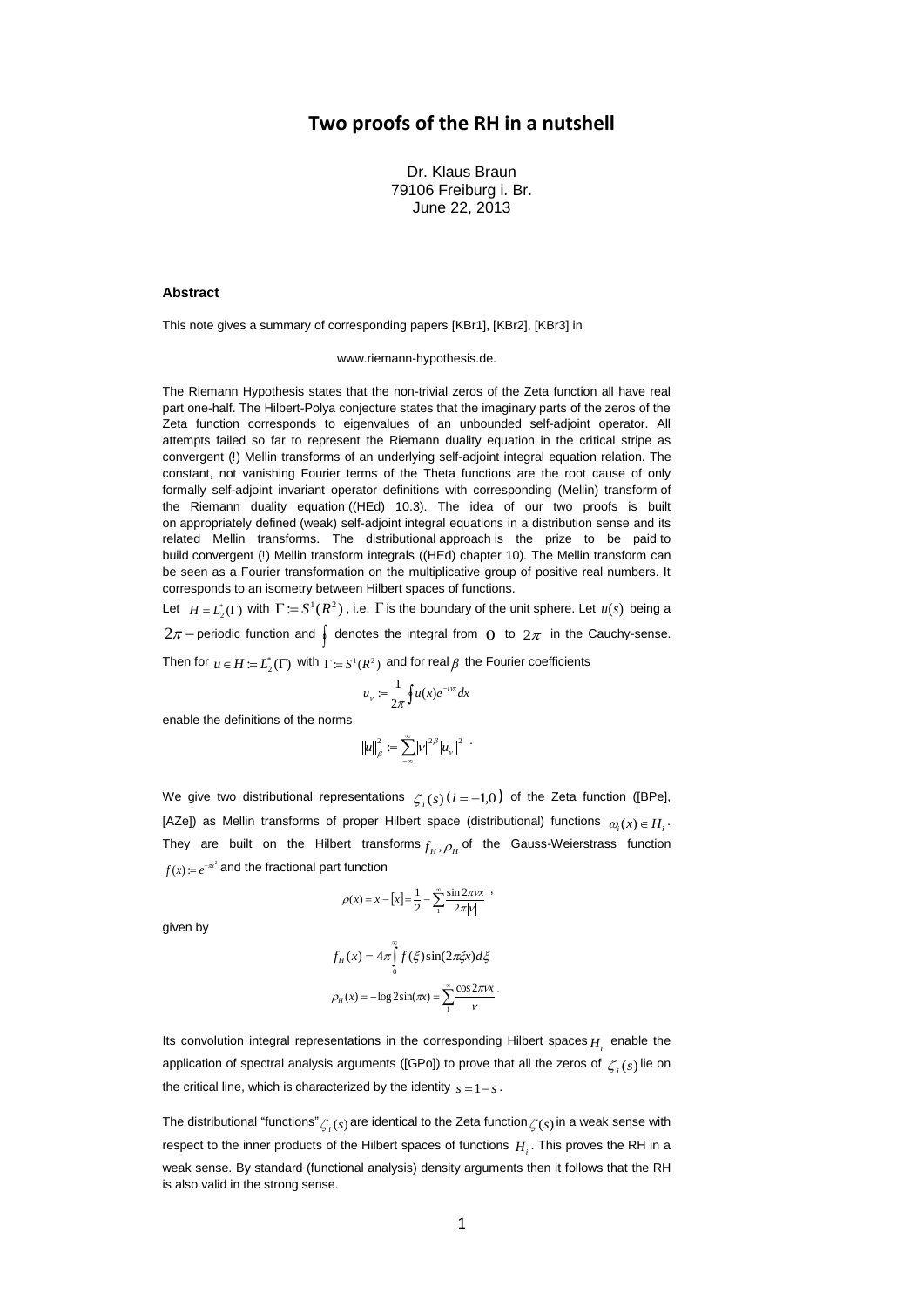### **Notations**

Let  $H = L_2^*(\Gamma)$  with  $\Gamma := S^1(R^2)$ , i.e.  $\Gamma$  is the boundary of the unit sphere. Let  $u(s)$  being a  $2\pi$ –periodic function and  $\oint$  denotes the integral from  $_{\rm O}$  to  $_{2\pi}$  in the Cauchy-sense. Then for  $u \in H := L_2^*(\Gamma)$  with  $\Gamma := S^1(R^2)$  and for real  $\beta$  the Fourier coefficients

$$
u_{\nu} := \frac{1}{2\pi} \oint u(x) e^{-i\nu x} dx
$$

enable the definitions of the norms

$$
||u||_{\beta}^{2} := \sum_{-\infty}^{\infty} |v|^{2\beta} |u_{v}|^{2} .
$$

There is a natural representation of the Fourier decomposition

$$
u(x) = \frac{a_0}{2} + \sum_{1}^{\infty} a_{v} \cos(vx) + \sum_{1}^{\infty} b_{v} \sin(vx) := \sum_{-\infty}^{\infty} u_{v} e^{iw} \in L_2
$$

as Laurent series description in terms of a complex variable, defined on a circle  $z = e^{ix}$ :

$$
u(z) := \widetilde{u}(z) := u(x) = \sum_{-\infty}^{\infty} u_{\nu} z^{\nu} \in H := L_2^*(\Gamma) .
$$

with

$$
u_0 \coloneqq \frac{a_0}{2} \quad , \quad u_\nu \coloneqq \frac{1}{2}(a_\nu - ib_\nu) \quad , \quad c_{-\nu} \coloneqq \frac{1}{2}(a_\nu + ib_\nu) \quad , \quad \nu > 0 \, .
$$

Then  $H$  is the space of  $L_2$  – periodic function in  $R$ .

**Remark (\*)**: From [DGa] pp.63 and [SGr] 1.441, we recall

$$
\frac{1}{2\pi} \oint_{0\to 2\pi} \begin{Bmatrix} \sin n\theta \\ \cos n\theta \end{Bmatrix} \cot \frac{\varphi - \vartheta}{2} d\theta = \begin{Bmatrix} -\cos(n\varphi) \\ \sin(n\varphi) \end{Bmatrix} , \frac{1}{2\pi} \oint_{0\to 2\pi} \cot \frac{\varphi - \vartheta}{2} d\theta = 0
$$

resp.

$$
\frac{1}{2\pi} \oint e^{in\varphi} \cot \frac{\varphi - \vartheta}{2} d\vartheta = \begin{cases} -ie^{in\varphi} & n = 1, 2, 3, \dots \\ 0 & n = 0 \\ ie^{in\varphi} & n = -1, -2, \dots \end{cases}
$$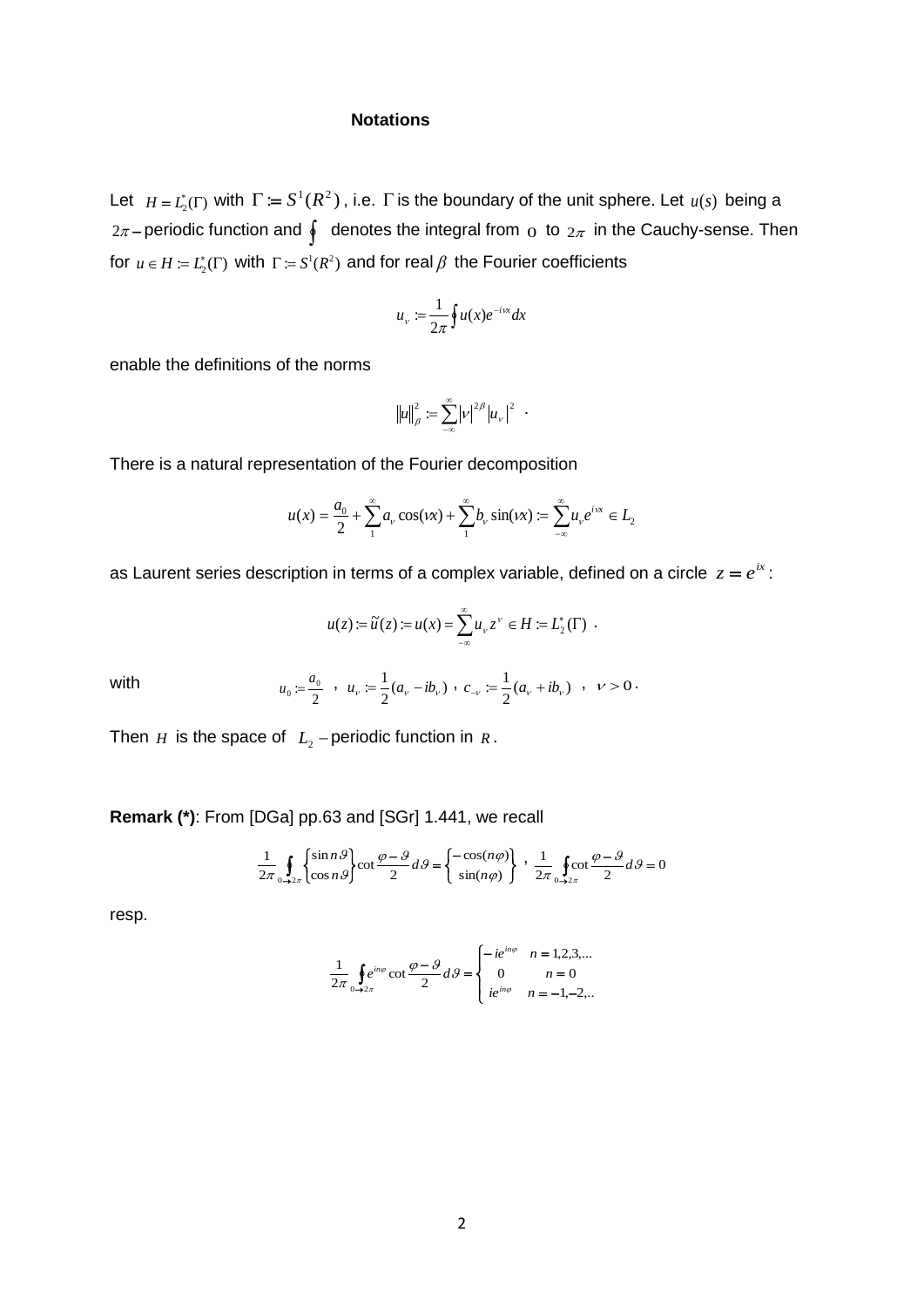For the integral operators

(A) 
$$
(Au)(x) := -\oint \log 2\sin \frac{x-y}{2} u(y) dy =: \oint k(x-y) u(y) dy
$$
 and  $D(A) = H = L^*(\Gamma)$ 

(H) 
$$
(Hu)(x) := [u](x) := \frac{1}{2\pi} \oint \cot \frac{x-y}{2} u(y) dt = -\lim_{\varepsilon \to 0} \frac{1}{2\pi} \int_{\varepsilon}^{\pi} [u(x+y) - u(x-y)] \cot \frac{y}{2} dy
$$

the following properties are valid:

### **Lemma**

i) The operator  $H$  is skew symmetric in the space  $L_2(0,2\pi)$  (e.g. [DGa],[BPe]) and maps the space  $H = L<sub>2</sub>(0, 2\pi) - R$  isometric onto itself, and it holds

$$
||Hu|| = ||u||
$$
 and  $H^2 = -I$ ,  $(Hu, v) = -(u, Hv)$ ,  $[u'](x) = [u]'(x)$   
 $(Hu)_v = -isign(v)u_v$ ,  $(Hu)(x) = i\sum_{n=1}^{\infty} [u_{-v}e^{-i\alpha} - u_{v}e^{i\alpha}] \in L_2$  for  $u \in L_2$ 

ii) The operator  $A$  is symmetric in its domain  $D(A)$  and the Fourier coefficients of the convolutions of both operators are

$$
(Au)_{v} = k_{v} u_{v} = \frac{1}{2|v|} u_{v} \quad D(A) \subseteq H_{A} = H_{-1/2}(\Gamma) \ .
$$

**Remark**: As a consequence there are several relationships in the context of Euler's formula (see ([ETi] 2.1), [BPe]): Let  $\llbracket x \rrbracket$  denote the largest integer not exceeding the real number  $\,x$ and let  $\rho(x) = \{x\} = x - \lceil x \rceil$  be the fractional part (sawtooth) function of x.

i) 
$$
\rho(x) = \{x\} = x - [x] = \frac{1}{2} - \sum_{1}^{\infty} \frac{\sin 2\pi rx}{2\pi |v|}
$$

$$
\text{ii)} \qquad \qquad -i\pi \text{sign}(x) = -2i \int_0^\infty \frac{\sin(tx)dt}{t} = 2 \int_0^\infty \frac{\sinh(tx)dt}{t} = \left[ P.v.(\frac{1}{x}) \right]^\wedge.
$$

$$
\text{iii)} \qquad \qquad \sum_{1}^{\infty} \frac{\sin \nu x}{\nu} = \frac{\pi - x}{2} \qquad ,
$$

iv) 
$$
\sum_{1}^{\infty} \frac{\cos \nu x}{\nu} = \frac{1}{2} \log \frac{1}{2(1 - \cos x)}, \quad 0 < x < 2\pi.
$$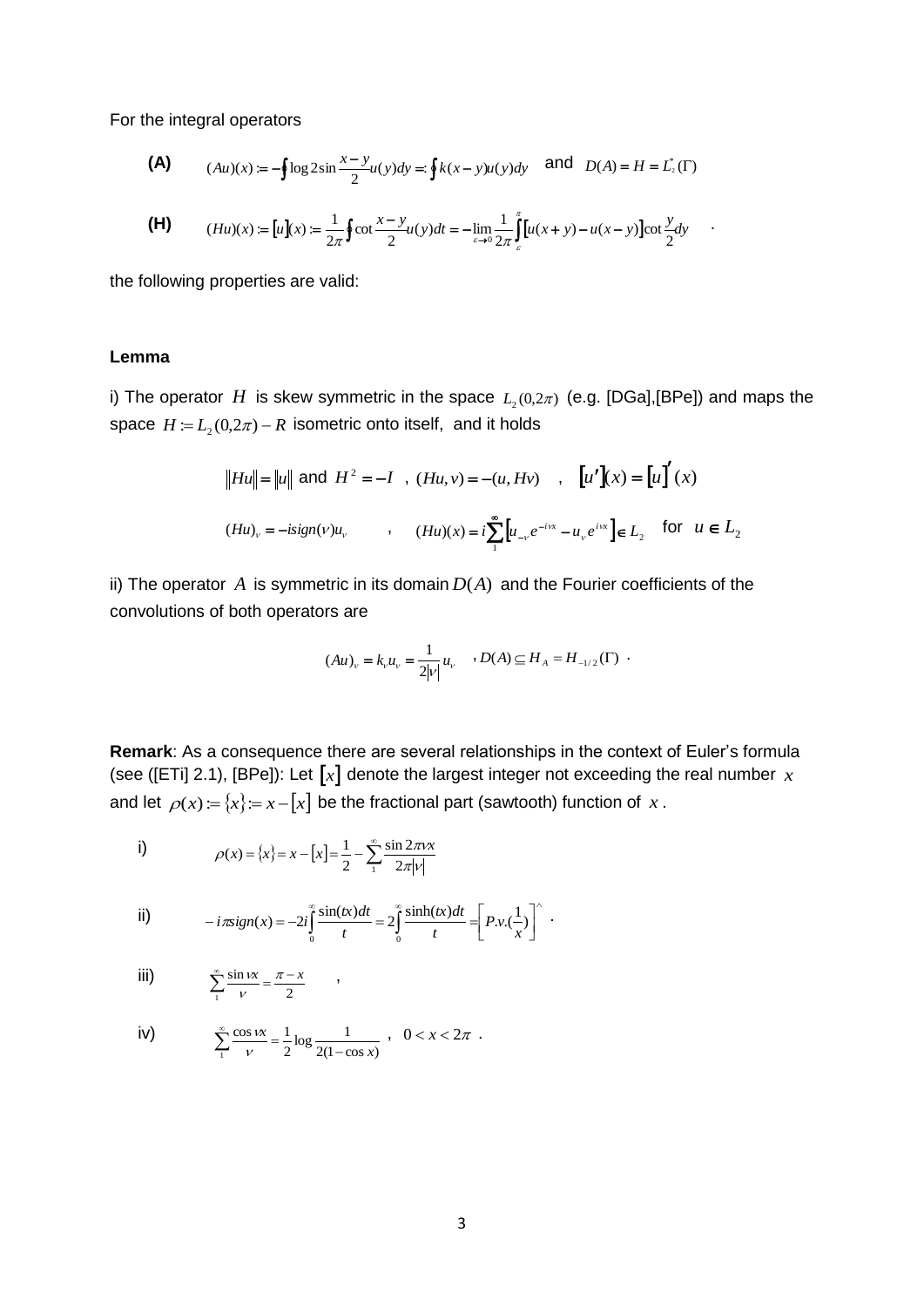**Remark**: The Hilbert spaces  $H_{-1/2}, H_{-1}$  are characterized by

$$
H_{-1/2} = \big\{\!\!\psi\big\|\!\!\big|\psi\big\|\!\big|_{-1/2}^2 = (A\,\psi,\psi)_0 < \infty\big\} \;, \; H_{-1} = \big\{\!\!\!\big|\psi\big\|\!\!\big|\psi\big\|\!\big|_{-1}^2 = (A\,\psi,A\,\psi)_0 < \infty\big\}.
$$

In ([AZy], 5.28, 7.2, 13.11) the concept of "logarithmic",  $\alpha$  – capacity" of sets and convergence of Fourier series to functions with

$$
\sum_{1}^{\infty} n \bigg[a_n^2 + b_n^2\bigg] < \infty
$$

is given. In this context we also refer to [BRi] and the still unanswered question in it. In ([AZy]) the following two examples are provided (see also [HEd] 9.7):

i) 
$$
\lambda(x) \approx \sum_{1}^{\infty} \frac{\cos 2\pi x}{v} = -\log 2 \sin(\pi x)
$$
 whereby 
$$
\left| \sum_{1}^{N} \frac{\cos \alpha}{v} \right| \le \log(\frac{1}{x}) + C,
$$
  
ii) 
$$
\lambda(x) \approx \sum_{1}^{\infty} \frac{\cos \alpha}{v^{1-\alpha}} \le c_{\alpha} |x|^{-\alpha}, \quad (x \to 0; 0 < \alpha < 1).
$$

In [CBe] 8, Entry17(iv) its relationship to Ramanujan's divergent series technique is mentioned: "*Ramanujan informs us to note that*

$$
\sum_{1}^{\infty} \sin(2\pi vx) = \frac{1}{2} \cot(\pi x)
$$

*which also is devoid of meaning" .... "may be formally established by differentiating the well known equality"*

$$
\sum_{1}^{\infty} \frac{\cos 2\pi v x}{v} = -\log 2 \sin(\pi x)
$$

There is also a related representation of the Dirac function in the form

$$
\delta(x) := \frac{1}{2\pi} \int_{0}^{2\pi} e^{ikx} dk = \frac{1}{\pi} \int_{0}^{\pi} \cos(kx) dk \in H_{-n/2-\varepsilon} \subset H_{-1}
$$

i.e. its regularity depends from the space dimension  $\,n$  , but is always more regular than  $\,H_{_{-1}}$  .

We further note that in harmonic analysis the energy of the harmonic continuation  $h = E(\varphi)$  to the boundary is given by

$$
[\varphi]^2:=\frac{\pi}{2}\sum_1^{\infty}v(a_v^2+b_v^2)=\frac{1}{2}\iint |dh(z)|^2 dxdy=\frac{1}{4\pi}\iint_{\partial B\partial B}\frac{|\varphi(w)-\varphi(\zeta)|^2}{\left|w-\zeta\right|^2}ds(w)d\zeta<\infty
$$

A relationship to the Gamma function and the Euler constant is given by ([CBe] 8, entry 17(iv), ([NNi] chapter II, §33)):

naper II, §33J):  
\ni) 
$$
\log \sin \pi x = \log \frac{\pi}{\Gamma^2(x)} + \frac{2}{\pi} \sum_{1}^{\infty} (\gamma + \log(2\pi k)) \frac{\sin(2\pi k x)}{k}
$$
 for  $0 < x < 1$ 

$$
\textbf{ii)} \qquad \qquad \gamma = \frac{1}{2} + \sum_{n=1}^{\infty} \int_{n}^{\infty} \cos(2\pi t) \frac{dt}{t} \ \ .
$$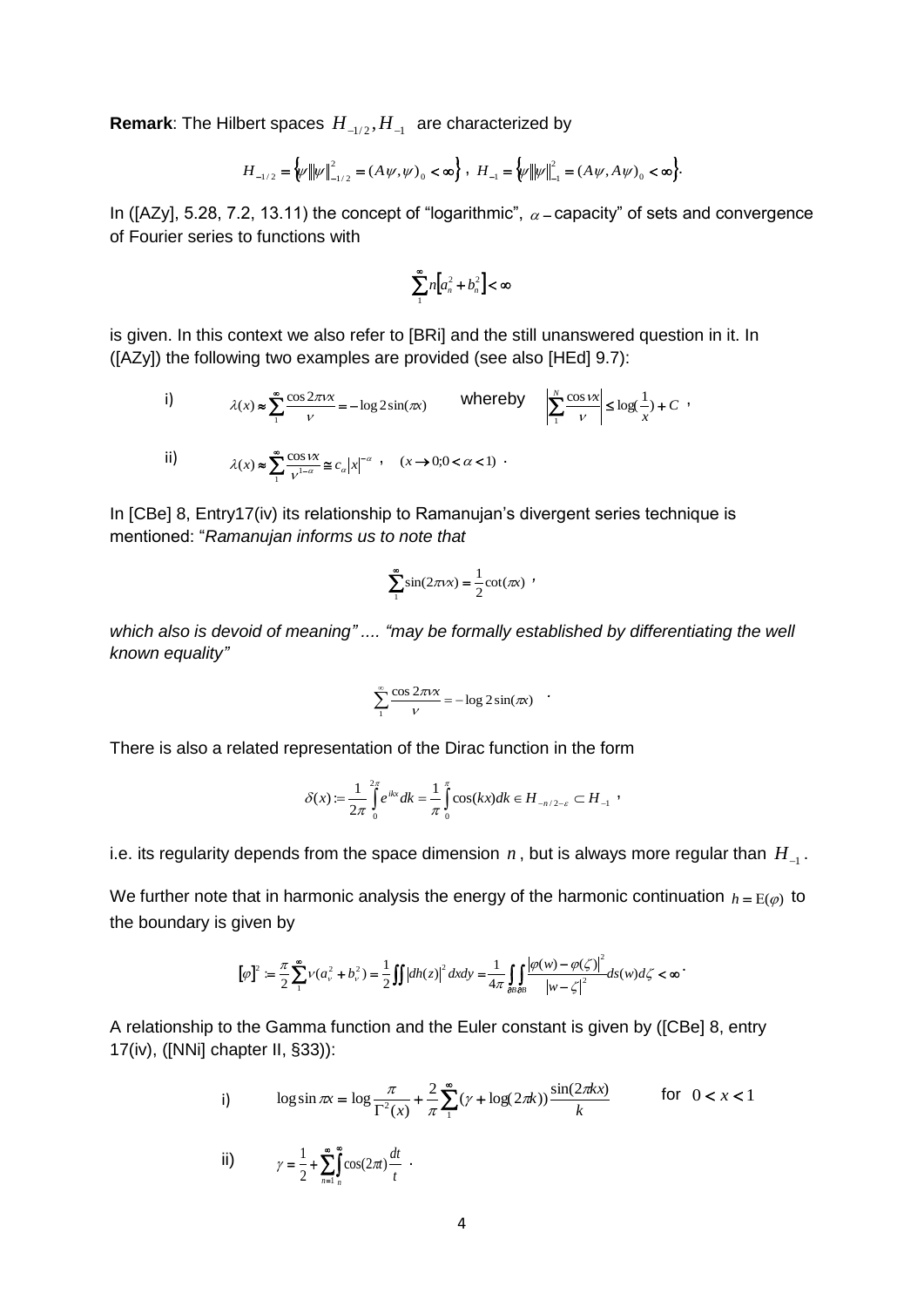### **The Gauss-Weierstrass and fractional part function**

The Theta function  $\vartheta$  is given by

$$
\mathcal{G}(x) := \sum_{-\infty}^{\infty} f(nx) = 1 + \psi(x^2) = \frac{1}{x} \mathcal{G}(\frac{1}{x}) ,
$$

whereby *f* denotes the Gauss-Weierstrass density function

$$
f(x) = e^{-\pi^2}.
$$

**Lemma**: We note the identity  $(a > 0)$ 

i) 
$$
f(x) = \frac{\pi^{-s/2}}{2\pi i} \int_{a - i\infty}^{a + i\infty} \Gamma(\frac{s}{2}) x^{-s} ds
$$

ii) 
$$
\Omega(s) := (s-1)\int_{0}^{\infty} x^{s} (xf'(x))d \log x = (s-1)\Gamma(1+\frac{s}{2})\pi^{-s/2} = (s-1)\int_{0}^{\infty} x^{s} (xf'(x))\frac{dx}{x}
$$

iii) The Hilbert transform of the Gauss-Weierstrass function is given by

$$
[H(f)](x) = 4\pi \int_{0}^{\infty} f(\xi) \sin(2\pi \xi x) d\xi
$$

iv) It holds the identity ([CFo]):

$$
[H(f)](x) = \frac{\pi^{1-s/2}}{2\pi i} \oint_C \frac{\Gamma(\frac{1+s}{2})\Gamma(\frac{1-s}{2})}{\Gamma(1-\frac{s}{2})} x^{-s} ds = \frac{\pi^{1-s/2}}{2\pi i} \oint_C \tan(\frac{\pi}{2}s) \Gamma(\frac{s}{2}) x^{-s} ds
$$

where one can take  $C$  also to be the critical line.

The corresponding duality relationships to the Zeta function are given by ([ETi] 2.1, [HEd] 1.6ff):

i)  $-\frac{\zeta(s)}{s} = \int_{0}^{\infty} \rho(\frac{1}{t})t^{s} dt = \int_{0}^{\infty} x^{-t} dt$  $\begin{array}{ccccccccc}\n0 & & t & & t & & 0\n\end{array}$  $\frac{f(s)}{g(s)} = \int_{0}^{\infty} \rho(-t) t^{s} dt = \int_{0}^{\infty} x^{-s} \rho(x) dt$ *x*  $\frac{dt}{t} = \int_{0}^{\infty} x^{-s} \rho(x) \frac{dx}{x}$  $\frac{\zeta(s)}{s} = \int_{0}^{\infty} \rho(\frac{1}{t}) t^{s} dt = \int_{0}^{\infty} x^{-s} \rho(x) \frac{dx}{x}$  for  $0 < \text{Re}(s) < 1$ 

ii) 
$$
\xi(s) := \zeta(s)\Omega(s) = \xi(1-s)
$$
 for all complex  $s \in C$ .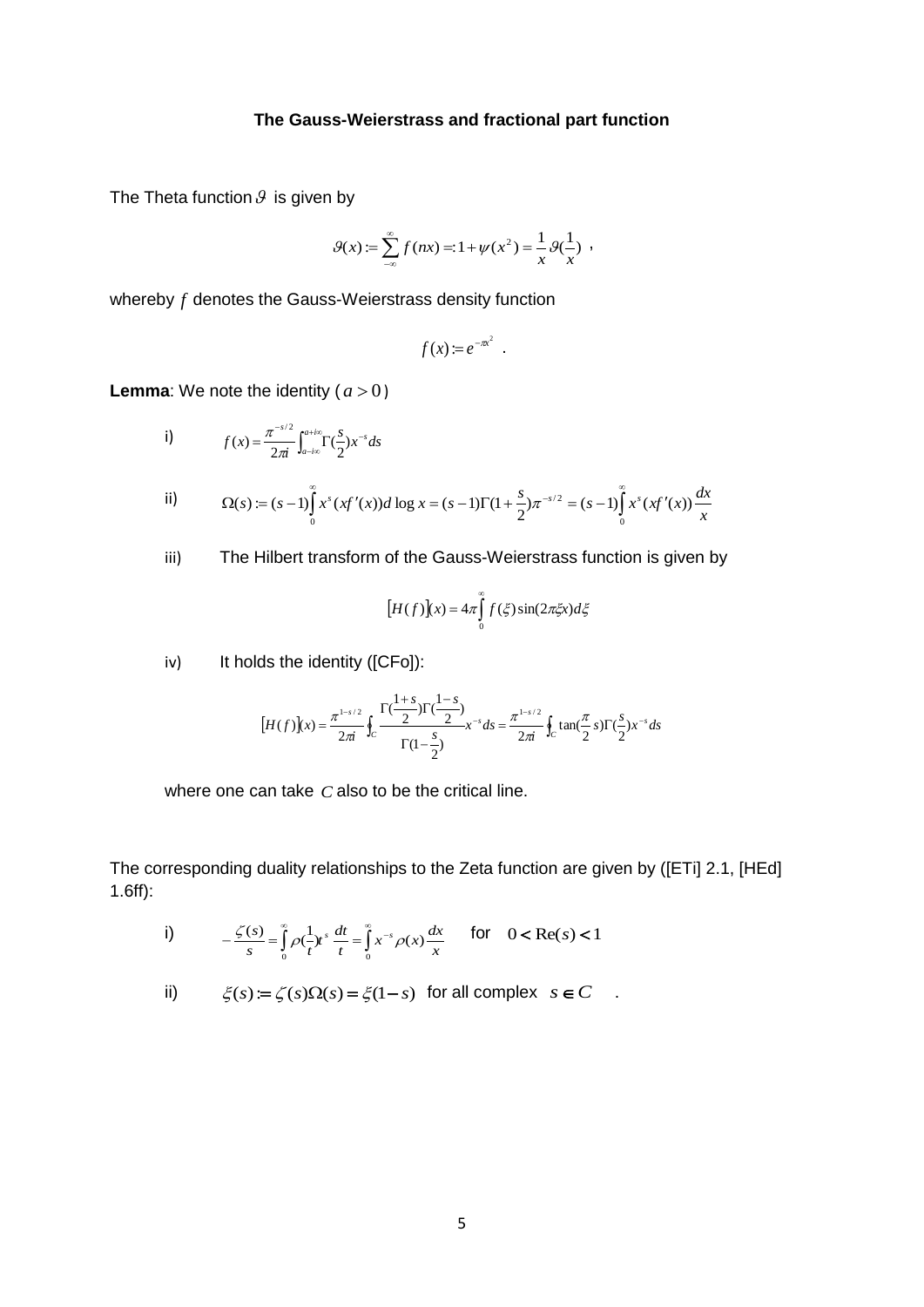**Rational**: We refer to [HEd] 10.1, 10.3, 10.5, [ETi]2.11: The constant, non-vanishing Fourier terms of

$$
\rho(x) = \frac{1}{2} - \sum_{1}^{\infty} \frac{\sin 2\pi rx}{2\pi |v|} , \quad \mathcal{G}(x) = 1 + 2 \sum_{n=1}^{\infty} f(nx)
$$

jeopardize the application of the Müntz formula to build the Riemann duality equation as transforms of a self-adjoint integral operator. The alternatively defined density function  $\widetilde{f}(x) := xf'(x)$  with its corresponding Mellin transform

$$
\Gamma(1+\frac{s}{2})\pi^{-s/2} = \int_{0}^{\infty} x^s (xf'(x)) \frac{dx}{x}
$$

is the today's basic "trick/idea" to overcome the conceptual problem of the non-vanishing Fourier term (just by differentiating). Its consequence of a reduced regularity of  $f'$  is balanced/leveraged by a corresponding multiplication with the factor x again. This then rebuilds the original structural properties of  $f$  (but just enabled by the special exponential of f, only). The (too high!) prize to be paid is the loss of the essential Theta function property. Our alternative solution concept is applying as alternative density function just the Hilbert transform of  $f$  (which doesn't change the regularity (in a  $L_2$  – sense), keeps the Theta function property, while leading to a vanishing Fourier term at the same time), i.e. the alternative concept is about a replacement of

$$
xf'(x) \to f_H(x) := [H(f)](x) = 4\pi \int_0^{\infty} f(\xi) \sin(2\pi \xi x) d\xi
$$
  

$$
\Omega(s) = (s-1) \int_0^{\infty} x^s (xf'(x)) \frac{dx}{x} \to \Omega_0(s) := \int_0^{\infty} x^s f_H(x) \frac{dx}{x} = \pi^{(1-s)/2} \tan(\frac{\pi}{2} s) \Gamma(\frac{s}{2})
$$

The (only) prize to be paid in this case is, that the duality relationship is "only" valid in a weak sense as the Hilbert transform creates  $\, L_{2} \, -$  function only, but at the same time it transforms  $L_{2}$  – function to  $L_{2}$  – function.

Fortunately weak solutions are equivalent to strong solutions in case of appropriate regularity assumptions, especially for complex valued functions with same spectrum, i.e. same set of zeros.

A special addition on the positive side, is, that it ends up with a new (only in a distributional sense valid) duality equation in the form (see lemma above and **D2** below):

$$
\xi_0(s) := \zeta(s)\Omega_0(s) = 2\int_0^{\infty} x^s \left[ \sum_{n=1}^{\infty} f_H(nx) \right] \frac{dx}{x} = \xi_0(1-s)
$$

On the additional positive side this enables leveraging with results and propositions of Ramanujan, which are still until these days "described" in a form like e.g. (see above):

([CBe] 8, Entry17(iv): "*Ramanujan informs us to note that …… which also is devoid of meaning" .... "may be formally established by differentiating the well known equality" ….*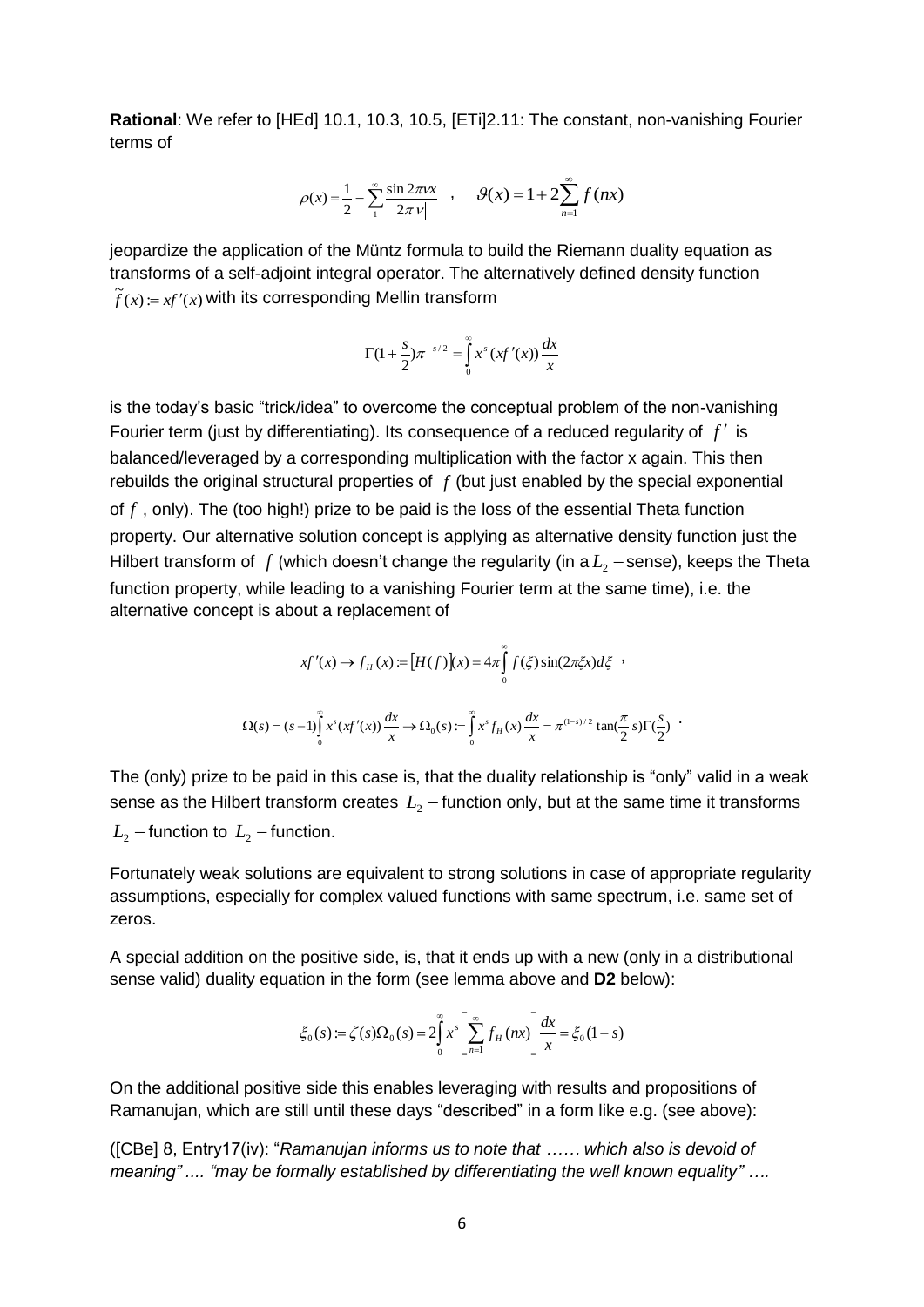# Two  $\ H_{_{-1}},H_{_{0}}-$  related distributional Zeta functions

### **as transforms of self-adjoint integral operators**

For  $u, v \in L_2(0, 2\pi)$  it holds  $Hu, Hv \in L_2(0, 2\pi)$ ,  $(Hu, v) = -(u, Hv)$ ,  $(Hu)_{v=0} = (Hv)_{v=0} = 0$  and

$$
(u, \lambda) = (v, \lambda)
$$
 for all  $\lambda \in H$   $\Leftrightarrow$   $(Hu, \mu) = (Hv, \mu)$  for all  $\lambda = H\mu \in H, \mu \in H$ .

Let  $\omega_{-1}(x) = H\rho(x) = -\log 2\sin(\pi x)$  resp.  $\omega_0(x) = H\mathcal{G}(x)$  denote the (periodical) Hilbert transforms of the fractional part function resp. of the Theta function. Let  $\overline{\mathcal{G}}$  be defined by

$$
\overline{g}(x) := \frac{1}{x} g(\frac{1}{x})
$$

Then with respect to the inner products of the Hilbert spaces  $\ H_{\lnot} , H_0$  the integral "density" functions  $\ket{o_i(x)}$  for  $i = -1,0$  fulfill (in the following weak sense) the Theta function property (remark (\*), [BPe] examples 9.9-9.11, 9.13, 11.12, Corollary 11.9, §12, [KBr1], [KBr2]):

$$
(\omega_i, \lambda)_i = (\overline{\omega}_i, \lambda)_i
$$
 for all  $\lambda \in H_i$ .

.

The Theta function property is equivalent to a Riemann duality type equation for the corresponding Mellin transformed holomorphic functions  $\zeta_i$ ,  $s = \zeta_i$  (s) ([HHa]), if the corresponding integrals are all convergent. In the sense of the definition HF above, this is given in the Hilbert space frameworks  $\overline{H}_{-1},\overline{H}_{0}$ :

As a consequence the "functions"  $\zeta_i, s = \zeta_i(s)$  fulfill in a weak (distributional) sense in the critical stripe the duality equations

 **(D1)**  $\mathcal{L}_1(s)\Omega_{-1}(s) = \int_0^\infty \omega_{-1}(\frac{1}{t})t^s \frac{dt}{t} = \int_0^\infty x^{-s} \omega_{-1}(x) \frac{dx}{x} = \zeta_{-1}(1-s)\Omega_{-1}(s)$  $\frac{dt}{t} = \int_{0}^{\infty} x^{-s} \omega_{-1}(x) \frac{dx}{x}$  $f(s) \Omega_{-1}(s) = \int_{0}^{\infty} \omega_{-1} \left(\frac{1}{t}\right) t^{s} \frac{dt}{t} = \int_{0}^{\infty} x^{-s} \omega_{-1}(x) \frac{dx}{x} = \zeta_{-1} (1-s) \Omega_{-1}$  $^{\circ}$  $\zeta_{-1}(s)\Omega_{-1}(s) = \int_0^\infty \omega_{-1}(\frac{1}{t})t^s \frac{dt}{t} = \int_0^\infty x^{-s} \omega_{-1}(x) \frac{dx}{t} = \zeta_{-1}(1-s)\Omega$  **(D2)**  $\sum_{k=0}^{n} S_k(s) \Omega_0(s) = \int_0^\infty \omega_0 \left(\frac{1}{t}\right) t^s \frac{dt}{t} = \int_0^\infty x^{-s} \omega_0(x) \frac{dx}{x} = \zeta_0 (1-s) \Omega_0 (1-s)$  $\frac{dt}{t} = \int_{0}^{\infty} x^{-s} \omega_0(x) \frac{dx}{x}$  $s$ **)** $\Omega_0$  *(s)* =  $\int_0^{\infty} \omega_0 \left(\frac{1}{t}\right) t^s \frac{dt}{t} = \int_0^{\infty} x^{-s} \omega_0(x) \frac{dx}{x} = \zeta_0 (1-s) \Omega_0 (1-s)$  $\zeta_0(s)\Omega_0(s) = |\omega_0(-t)|^s = |\chi^{-s}\omega_0(x)|^s = \zeta$ 

At the same time the Hilbert space frameworks provide a self-adjoint integral function representation of the distributional Zeta functions along the "symmetry" line within the critical stripe, defined by the identity  $s = 1 - s$ .

As a consequence it holds:

**Proposition**: The complex functions  $\zeta_i(s)$  defined by (D1), (D2) are identical to the Zeta function in a weak sense with respect to the norms of the Hilbert spaces  $\,H_{_{-1}},H_{_{0}}.\,$  At the same time they are transforms of convolution integrals and "symmetric" with respect to

 $s = 1 - s$ . Therefore all its zeros lie on the critical line. *This proves the Riemann Hypothesis* as by definition the zeros of the Zeta function are (in a distributional sense) the same as those of  $\zeta_i(s)$  . Therefore, by density arguments it follows, that this is also valid in a strong sense.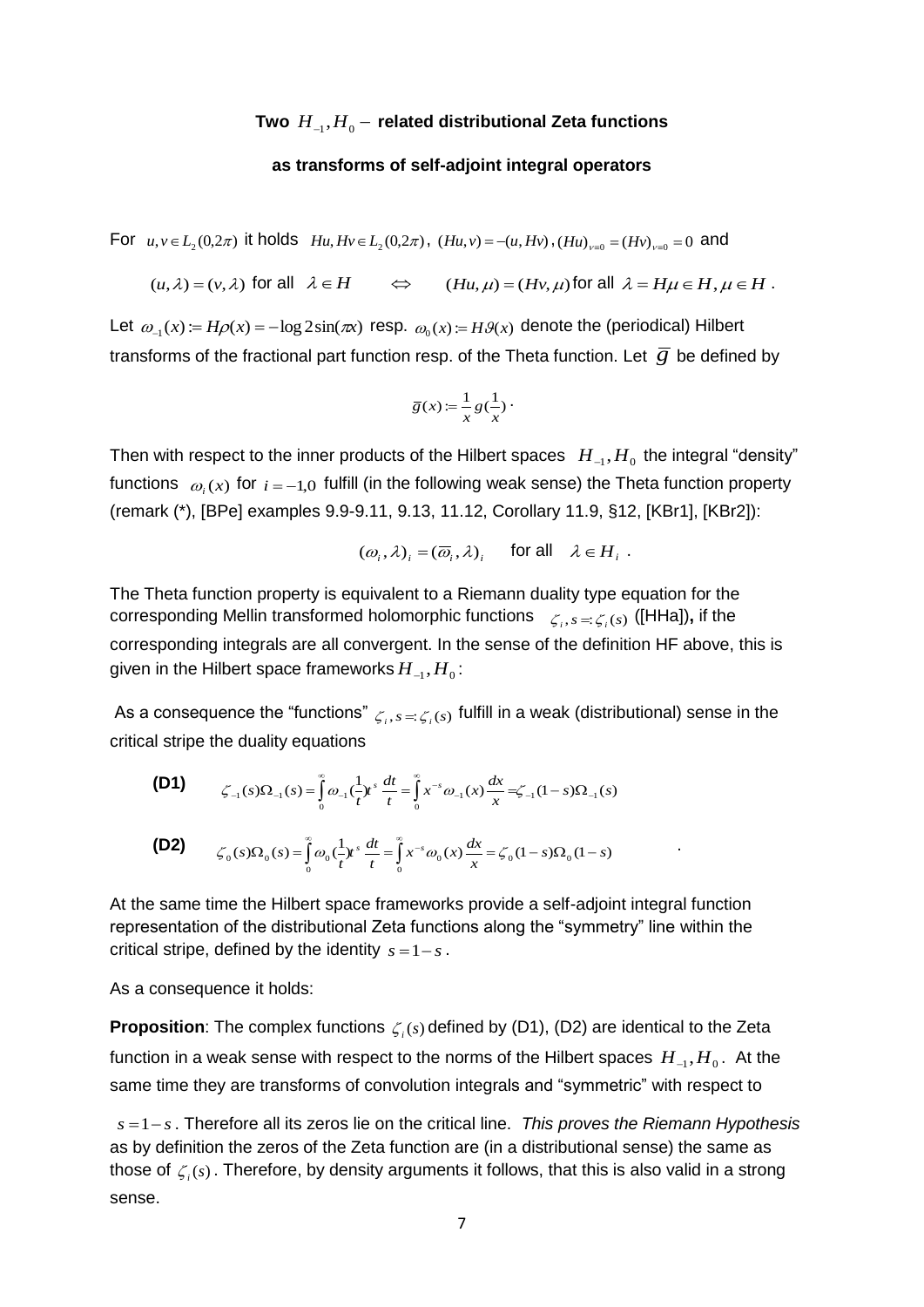### **Appendix**

### **Holomorphic function in the distributional sense**

**Definition (HF)**: ([BPe] §15, 16, Distribution valued and boundary values of holomorphic functions) Let  $z \rightarrow g_z$  be a function defined on an open subset  $\overline{\nu} \subset c$  with values in the distribution space. Then  $g_z$  is called a holomorphic in  $U \subset C$  (or  $g(z) \coloneqq g_z$  is called holomorphic in  $U\subset C$  in the distribution sense, if for each  $\varphi\in C_c^\infty$  the function  $z\to (g_s,\varphi)$  is holomorphic in  $U\subset C$  in the usual sense.

**Remark**: ([BPe]) In the one-dimensional case any complex-analytical function, as any distribution  $f$  on  $R$ , can be realized as the "jump" across the real axis of the corresponding in  $C - R$  holomorphic Cauchy integral function

$$
F(x) := \frac{1}{2\pi i} \oint \frac{f(t)dt}{t-x},
$$

 $f(x, \varphi) = \lim_{y \to 0^+} \int_0^{\infty} F(x + iy) - F(x - iy) \varphi(x) dx$ 

 $=\lim_{y\to 0^+}\int_{-\infty}^{x}F(x+iy)-F(x-iy))\varphi(x)dx$  .

given by

In the one-dimension case the Riesz operator is identical with Hilbert transform ([BPe] 2.9), that is a Cauchy principle-valued function, expressed in the form

(\*) 
$$
(R_1u)(x) := (Hu)(x) := \lim_{\pi} \frac{1}{\pi} \oint_{|x-y| > \varepsilon} \frac{u(y)}{x-y} dy = \frac{1}{\pi} \int_{-\infty}^{\infty} \frac{u(y)}{x-y} dy \quad \text{for } \varepsilon \to 0 ,
$$

whereby the Fourier coefficients are given by

$$
(Hu)_v = -i \operatorname{sgn}(v) u_v ,
$$

i.e. the Hilbert transform is a classical pseudo-differential operator ([BPe] 3.6) with symbol  $i$ sgn( $s$ ).

The principle value  $P.v. (1/x)$  of the not locally integrable function  $1/x$  is the distribution  $g$ defined by ([BPe] 1.7)

$$
(g,\varphi) := \lim \int_{x \geq \varepsilon} \varphi(x) \frac{dx}{x} = \int_{-\infty}^{\infty} \log |x| \varphi'(x) dx \qquad \text{for each } \varphi \in C_c^{\infty}.
$$

The relationship of this specific principle value to the Fourier and Hilbert transforms is given by ([BPe] 2.9)

$$
\left[P.v.(\frac{1}{x})\right]^\wedge = -i\pi \operatorname{sgn}(s) \quad \text{and} \quad \left[P.v.(\frac{1}{x})\right]^\wedge = -2\pi P.v.(\frac{1}{x})
$$

The Hilbert transform of the function  $sin(\omega t)$  is given by  $cos(\omega t)$  . This gives a  $\pm \frac{\pi}{2}$  $\frac{\pi}{2}$  phase-

shift operator, which is another basic property of the Hilbert transform. It can be used to remove the not needed negative frequency axis.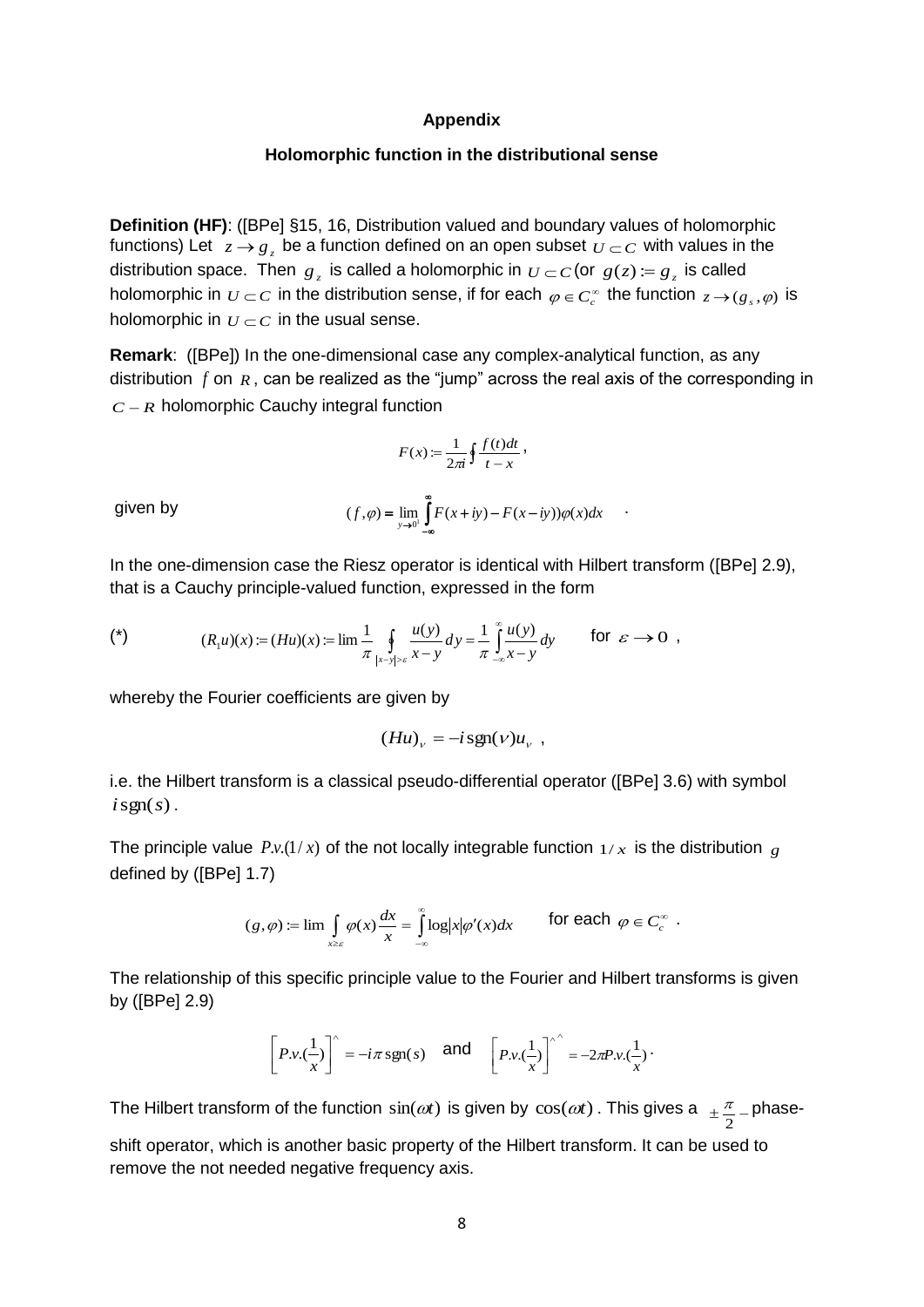There is an obvious relationship between the Mellin and the Laplace transform:

$$
F(s) = \int_{0}^{\infty} f(t)t^{s-1}dt = \int_{-\infty}^{-\infty} f(e^{-x})e^{-sx}dx = -\int_{0}^{1} f(\frac{1}{y})\left[\log(\frac{1}{y})\right]^{s-1}\frac{dy}{y}.
$$

If  $f \in L_1(R^n)$  has compact support the Laplace transform of  $f$  is the entire function  $F$ defined by ([BPe] §12)

$$
F(s) = \int e^{-i\langle s,x\rangle} f(x) dx = f(\eta - i\xi) .
$$

This definition extends immediately to distributions with compact support. If  $f \in E'(R^n)$  we define the Laplace transform *F* of *f* by

$$
F(s) = \langle f, e^{-i\langle s, \circ \rangle} \rangle \ .
$$